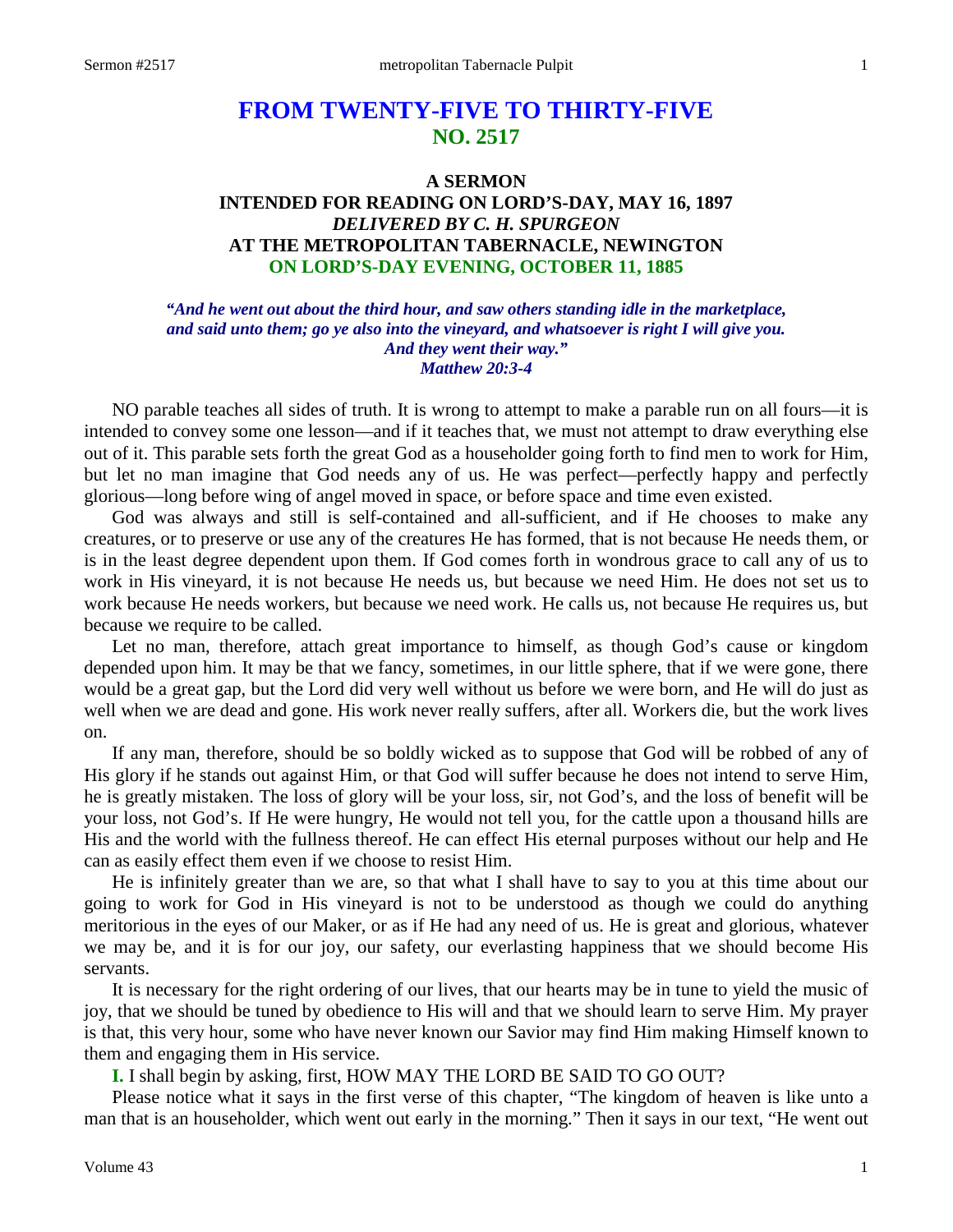about the third hour." In the fifth verse, "Again he went out about the sixth and ninth hour." And in the sixth verse, "And about the eleventh hour he went out, and found others standing idle." How may God be said to go out?

This language is used, first, to teach us that *the impulse to serve God, always comes from God to us*. It never comes from within ourselves first of all. If any man wills to serve God, there was another will which moved his will, or else his will would never have moved towards God.

Out of the various men who are mentioned here, no one went to the vineyard, either early in the morning or later in the day, and requested to be employed. The householder came out into the marketplace and engaged his men. At the third hour, the sixth hour, and the ninth hour, not one had come of his own free will, but in every case the first overture was from the householder—"He went out to hire laborers into his vineyard."

And at the eleventh hour, though the day was waning to its close, and the sun was almost down, yet even then, men were not wise enough to wish to conclude the day in the right service, but they still remained, as they had been all day, idling in the marketplace until the generous employer came out, and expostulated with them and induced them to enter the vineyard.

No man ever comes to God till God first comes to him, so it is my earnest desire that the impulses of divine grace may be even now felt in many hearts. God the Holy Ghost is able to work upon the judgment, the understanding, the affections, the fears, the hopes, the will of men—and as He works upon them, He makes men willing in the day of God's power, so that they turn to Him and enter into His service. That is, I think, the first meaning of God's going out.

But next, it means that *there are times and seasons when God seems especially to display His grace.*  There are such seasons, I believe, whenever the Gospel is preached. In this one church, and under one ministry for nearly thirty-two years, we have almost continually enjoyed the converting power of God's grace. There has been a greater increase, sometimes, or a little diminution now and then, but for the most part, the unbroken stream of blessing has run on at much the same rate all the while. It never was deeper, nor was the current more strong than now, for which we praise the Lord with all our hearts.

But it has usually happened with churches that there are certain seasons when men are brought to Christ in large numbers. The Word comes home with unusual power, there is a sudden flight of the arrows of conviction, and the wounded cry out, "What must we do to be saved?" Then is a great outpouring of the healing balm and the wounds of sin are cured, the bleeding of the pierced conscience is stanched. When God comes out, as it were, from His hiding place, to deal thus with the souls of men, it is a time of revival.

Personally, *to most men, there is a time of God's going forth when they are specially moved to holy things.* It happens to some in childhood. While they are yet young, God speaks with them as He did with Samuel. Perhaps even on their little bed at night He appears to them, and says, "Samuel, Samuel," and then helps them to answer, "Here am I, for thou didst call me."

To others, God comes a little farther on, when it is the second hour of the day, while yet they are in the heyday of their youth. It was the great privilege of some of us for the Lord to call us while we were yet young men. And it is a great blessing when God comes to us at that important period of our history.

To others He appears when they are advanced in life, and blessed be God, He comes also to some when the day is well-nigh closed—when the furrows of care are on their brows and the snows of age are on their heads. He comes with power, by the effectual calling of the Holy Ghost, and He speaks to them, and they yield to His speaking, and give themselves up to be His servants for the rest of their life.

Pray, dear children of God, that the Divine Householder may come into this marketplace even now, and may speak to young and old effectually by His grace. If the householder in the parable had sent his servants to call these men, it is possible that none of them would have gone into the vineyard. But inasmuch as he came himself and spoke personally to them, they went at his bidding.

And this I know, that I, poor creature that I am, may stand and speak with all my might, but I have no keys of human hearts at my girdle. I may speak to the ear, but I can get no farther. But if my Lord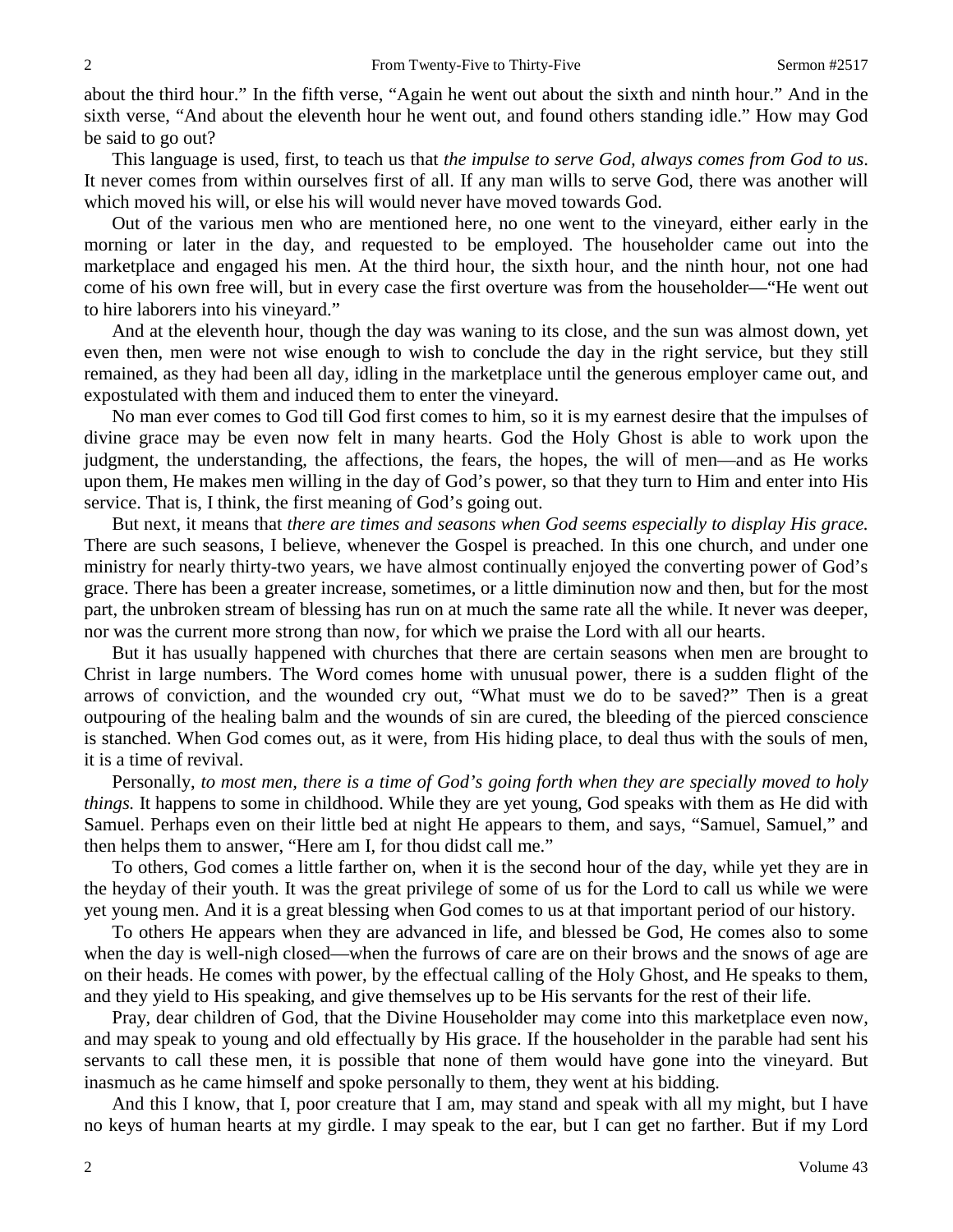shall come in all the splendor of His omnipotent grace, He shall not call in vain, for He has the keys of human hearts, "He openeth, and no man shutteth." And when He speaks effectually, men fly to Him like doves to their dovecotes. Oh, that it might be so with many here!

Thus I have answered the first question—How may the Lord be said to go out?

**II.** The second one is—WHAT IS THE HOUR HERE MENTIONED? "He went out about the third hour, and saw others standing idle in the marketplace."

I have heard or read a good many sermons to the young, or I have heard of them, sermons to those who are called by God early in the morning. And I know there have been a great many sermons to those who have reached the eleventh hour. So I thought that, in this discourse, I would specially address those who have come to the third hour.

What kind of people are those who are at the third hour? What is the third hour? Let us calculate a little. To the Jews, there were always twelve hours in the day, whether it was summertime or winter, so that the hour altered every day—a very difficult way of computing time, for, as the day lengthened or shortened, they still divided the daylight into twelve hours.

Well, dear friends, think of human life as a period of twelve hours and then form a calculation of what each hour must be. Take the whole of life roughly at 70, 72, 73, 74, or 75, as you like. Then you have to leave out the very earliest hours—that period of life in which God does not call children to intelligent faith because they have not yet understanding enough to be capable of intelligent faith. Strike off a little for that, and I should give the first three hours of life to be over at about 20, 21, 22, 23, or 24, if you please.

And I should say that the third hour of life would range from twenty-five to thirty-five. That is the period in which the man has come to perfection and in which the woman has reached the fullness of her strength. There will be little growing after this—if not the zenith of life, yet certainly a considerablydeveloped period of life has now been reached. Very earnestly do I pray the Master to come out to you who have come to the third hour of your day, and to say to you in the language of the text, "Go you, also, into the vineyard, and whatsoever is right I will give you."

Now, my friend—between twenty and forty years of age—I want *you* to become the servant of my Lord and Master, first, *because already you have wasted some of the best hours of the day.* There are no hours of the day like the early morning, when the dew is upon everything and the smoke of care and trouble has not yet dimmed the landscape. Give me for enjoyment the earliest hours of a summer's morning, when the birds are singing at their sweetest and all nature seems to be gemmed with her wedding jewels, her most delightful ornaments.

There is no time for work like the first hours of the day and there is no time for serving the Lord like the very earliest days of youth. I recollect the joy I had in the little service I was able to render to God when first I knew Him. I was engaged in a school all the week, but there was Saturday afternoon—and that Saturday afternoon, though I might rightly have used it for rest—and though I was but a boy myself, was given to a tract-district and to visiting the very poor within my reach. And the Sabbath was devoted to teaching a class, and later on, addressing the Sunday school. Oh, but how earnestly I did it all! I often think that I spoke better then than I did in later years, for I spoke so tremblingly, but my heart went with it all

And when I began to talk a little in the villages on Sunday and afterwards every night in the week, I know that I used to speak then what came fresh from my heart. There was little time for gathering much from books—my chief library was the Word of God and my own experience, but I spoke out from my very soul—no doubt with much blundering, and much weakness, and much youthful folly, but oh, with such an intense desire to bring men to Christ!

I remember how I felt that I would cheerfully lay down my life if I might but save a poor old man, or bring a boy of my own age to the Savior's feet! There is nothing in after life quite like those early morning works. Yet, my friend, you have let that period pass away. You are twenty-five, you are thirty, are you even thirty-five, and still unsaved? Then, do not waste any more precious time! Go at once to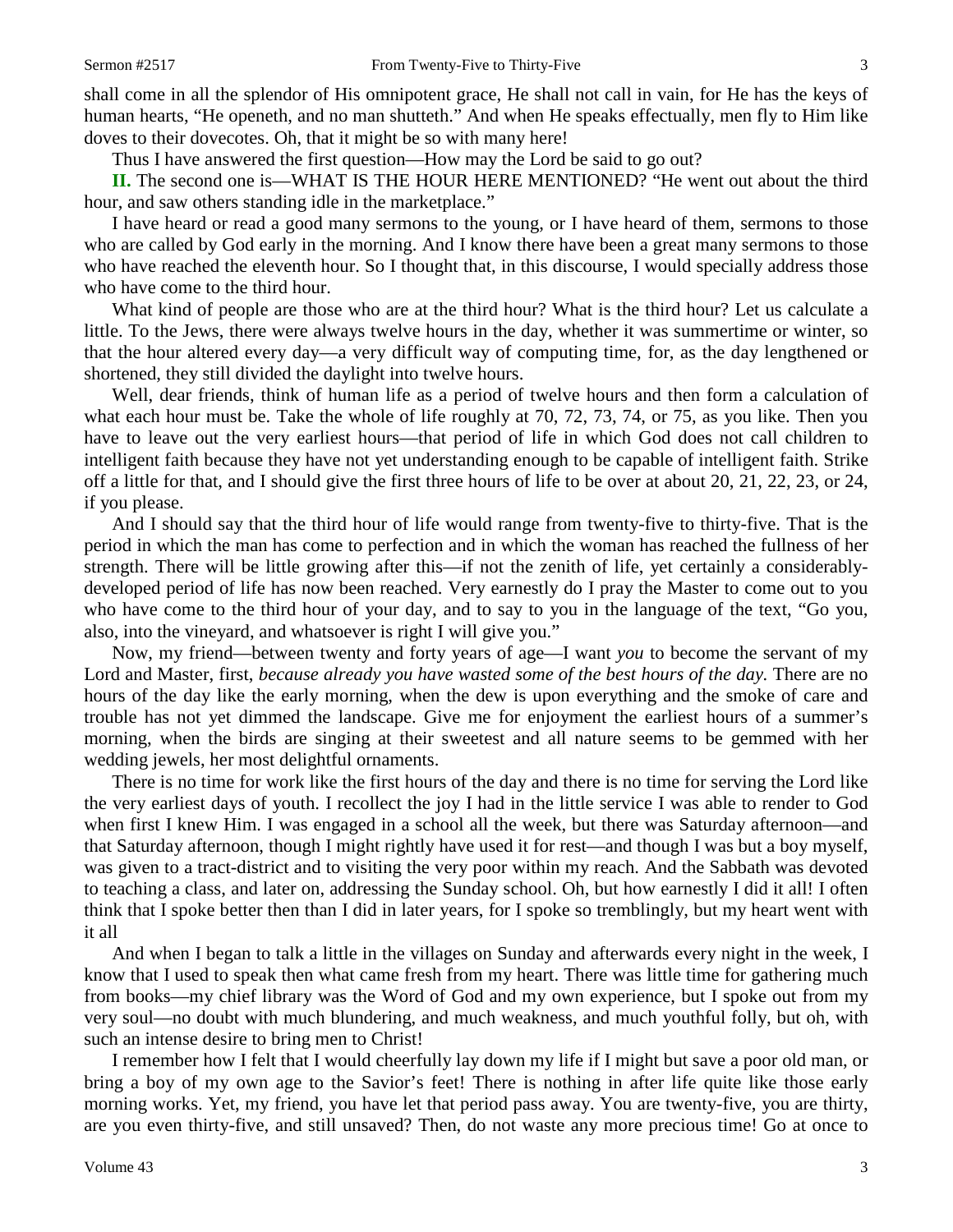the Crucified, my adorable Lord and Master. There He stands with a thorn-crown about His brow. Give Him, at least, the rest of your days and beg Him to pardon you for having lived so long without loving and serving Him.

Besides, I must plead with you at this age that you come to Christ, *because already habits of idleness are forming upon you*. "Nay," you say, "it is not so." I mean, spiritual idleness! You have not done anything yet for Christ, you have not even looked to see what you could do, you have not meditated upon what place in the vineyard you could occupy—whether you could trim the vines, or water them, or gather the grapes, or tread the wine vat.

No, you have done nothing as yet and what I am afraid of is that soon you will get settled down into this do-nothing style, and you will go back to the dust from whence you sprang, having achieved nothing for Him who gave Himself that He might save us from our sins. Do not stay in that condition a moment longer. The wax is not very soft, now, it is beginning to harden. Ere yet it has quite set, let the stamp of sovereign grace be pressed upon it that your life may yet bear the impress of Christ.

Moreover, *Satan is very ready with his temptations* and, you know, he always—

#### *"Finds some mischief still, For idle hands to do."*

You have not gone into any gross open sin, I hope. Perhaps you have been kept, like the young man in the narrative we read, quite pure and clean outwardly. Well, but do you not see that—so good a fellow as you are in your own estimation—you are extremely likely to be assailed by Satan? And if he can get you to indulge the lusts of the flesh, or some other vain and sinful pleasure, he will take great delight in ruining you. Oh, how I wish that I could get you enlisted into my Lord's army! Here, take the shilling. I mean, believe on the Lord Jesus Christ, and accept Him as your Savior, and become His faithful servant. I wish I could put a hoe into your hands, or a pruning knife, or something with which you could be induced to go into the vineyard of my Master, to serve Him!

You who have reached twenty-five, or thirty, or thirty-five, I want you to come to Christ *because your sun may go down at noon*. Such things do happen. This morning, as I looked over this congregation, I remembered an old friend who used to sit not far from here, and who went to heaven a few weeks ago. And there used to sit another child of God, a dear friend who went Home but a very little while ago.

I will not now go in thought round the whole place, but I look upon it often with the remembrance of where they used to sit who are now with God. One after another has gone—some very old people, but among those who have been called away there have been many who were quite young. I should have expected that they would have been here at my funeral and yours, but instead thereof, they have been carried to an early grave—with good hope, thank God, the most of them whom I remember—carried with gladness to their tomb because we knew that, through the grace of God, they were ripe for glory.

But what if the call should come for you, dear friend, before you have begun to serve your God? Nay, it must not be so, must it? Is there not something in your heart that seems to say, "By the grace of God, it shall not be so. I will seek Jesus even now and give myself to Him who gave Himself for me."

For, once again, it seems to me that if God will spare you, there is *a fair opportunity of work yet before you.* As I look all round here at men and women in the prime of life and know that many of them are not yet converted to God, I feel, dear friends, that Satan must not have you, and the world must not have you, and sin must not have you, but Christ *must* have you.

He is such a glorious Savior and Lord that I would gladly have all the world at His feet. He deserves so much that if all kings fell down before Him, and all princes called Him blessed, He deserves it well. And if you will do so, it shall be but right. What a life you may yet lead! What usefulness, what happiness, what blessedness may yet be your portion! If you could look through a telescope that could reveal what you might be if your heart were consecrated to God, what a heaven below and what a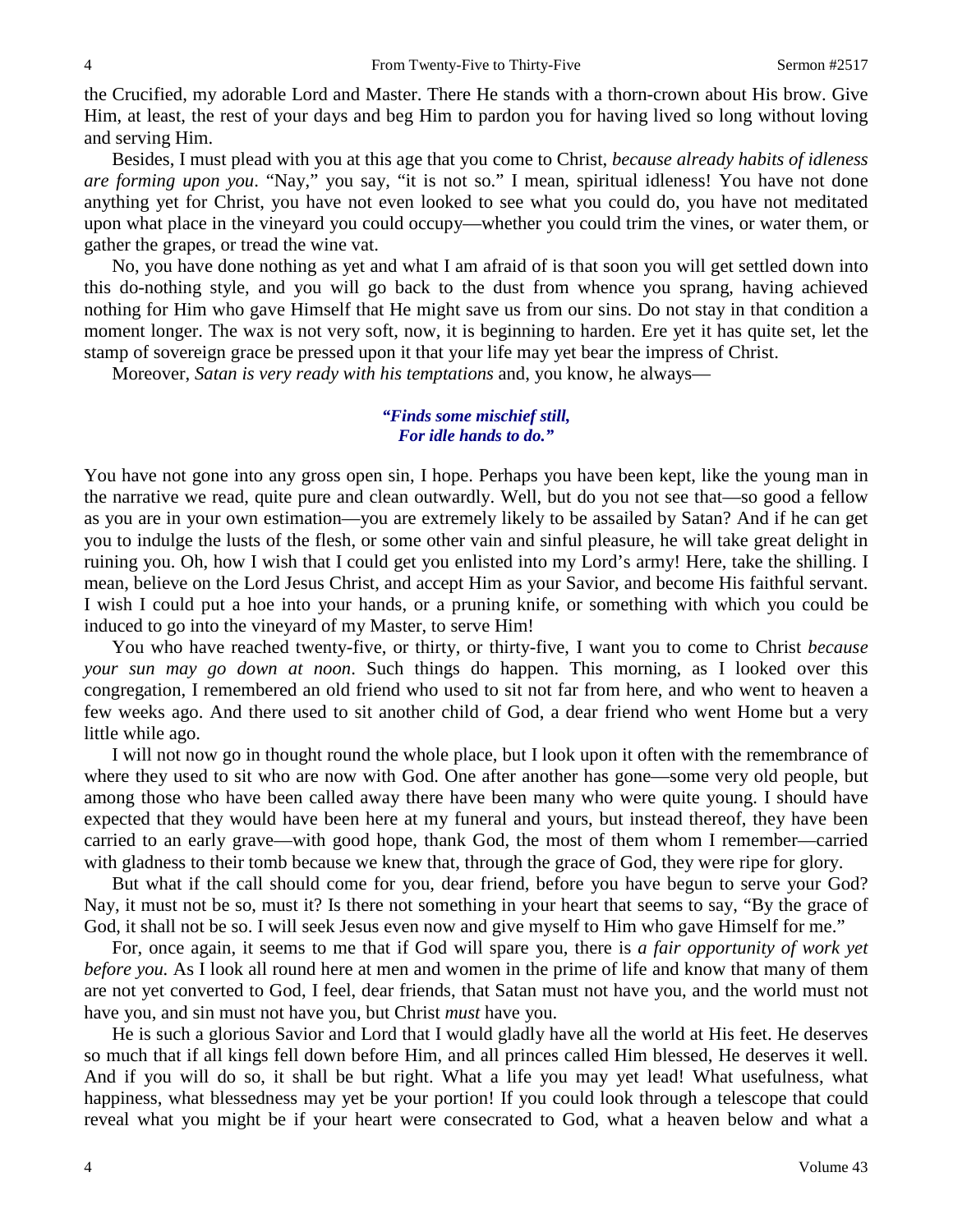heaven above awaits you, I feel sure that you would now yield to the calling of the Great householder and enter His vineyard before you quit this building.

**III.** Now let me try to answer a third question. WHAT WERE THESE MEN DOING TO WHOM THE HOUSEHOLDER SPOKE? "Standing idle in the marketplace."

I shall not enlarge upon this point, but I must say a little about some who are standing idle. *In a literal sense, many are altogether idling.* There are, still, many Christian men and Christian women no, I do not mean Christian men and Christian women, but those who ought to be Christians, who are really idle.

Sometimes, when I have been by the seaside, at Mentone and elsewhere, I have seen a great many well-to-do folk who had nothing the matter with them. They were perfectly well, yet they were idling their time away day after day. And I have almost thought to myself, "If they were thrown into the Mediterranean, who would lose anything by them?" Are there not plenty of people just like that even among those who come to our places of worship? They consume so much bread and meat, and if they do not mind, they will get consumed one of these days, for they do no good to anybody.

What a pity it is that a man who stands nearly six feet in his shoes should be doing nothing, and that a woman who is made for love and kindness should not be scattering that love and kindness on all sides and serving the Lord! To those of you who are of the ages from thirty to forty, who yet are idle, I wish to say, with all earnestness, in the name of the Lord Jesus Christ, "Come to Him by faith. Confess your idleness and all your other sins, seek His grace and mercy, and then enter His vineyard, and serve Him while you may."

There are also other*s who are laboriously idle,* wearied with toils which accomplish nothing of real worth. The man who is spending all his life in his business, living simply to get money, has but trifling aims, for temporary objects engross him. He who lives for God, for Christ, for the good of men, lives for an object worthy of an immortal being, but he who lives only for his own aggrandizement, lives for such a temporary and trifling object that he may be said to be idle though he wears himself to death with his labor.

Ah, sir, if this is all you do, the Master thinks you are idle! You are doing nothing for Him, nothing worth the doing, nothing that can be written in the roll and record of history as a great feat done by a soul redeemed with the blood of Christ. O you laborious idlers, I pray that you may be made to go and work in the Master's vineyard!

There are *some who are idling because of their constant indecision.* They are not altogether bad, but they are not good. They do not serve the devil except it be by neglecting to serve God. Though they are idle, they are full of good intentions—but so they have long been. If they were now what they resolved to be ten years ago, there would be a great change in them. But no. And apparently, in ten years' time they will be as they are now. That is to say, if God spares them. They will get no farther, for they are of the sort that "resolve and re-resolve," and yet remain the same.

I almost wish that they would say that they would be lost, sooner than say that they will be saved and yet not mean it, for, if they said that they would be lost, they would recoil from it with horror after having said it. But now they play with God, and with eternity, and heaven, and hell, and say, "I will, I will, I will." And always it is, "I will," yet they never will to make that, "I will," a thing of the present moment.

Sirs, if a house were on fire and you were in the upper story, it would be a pity to say, "I will escape by-and-by when the flames have reached another story, but I must wait a little while." No, you would be eager to escape at once, I am sure that you would. And wisdom dictates that a man should not always parley and say, "I will," and yet never come up to the mark. Wisdom dictates that, by the grace of God, we should say, "I have reached the end of my indecision. I will begin to live for God, if He will give me spiritual life. I will cast off the works of darkness if God will give me spiritual light. I will lay myself at Jesu's feet and cry, 'Save me, O Lord, for I long to escape from my sin and to be an idler no longer.'"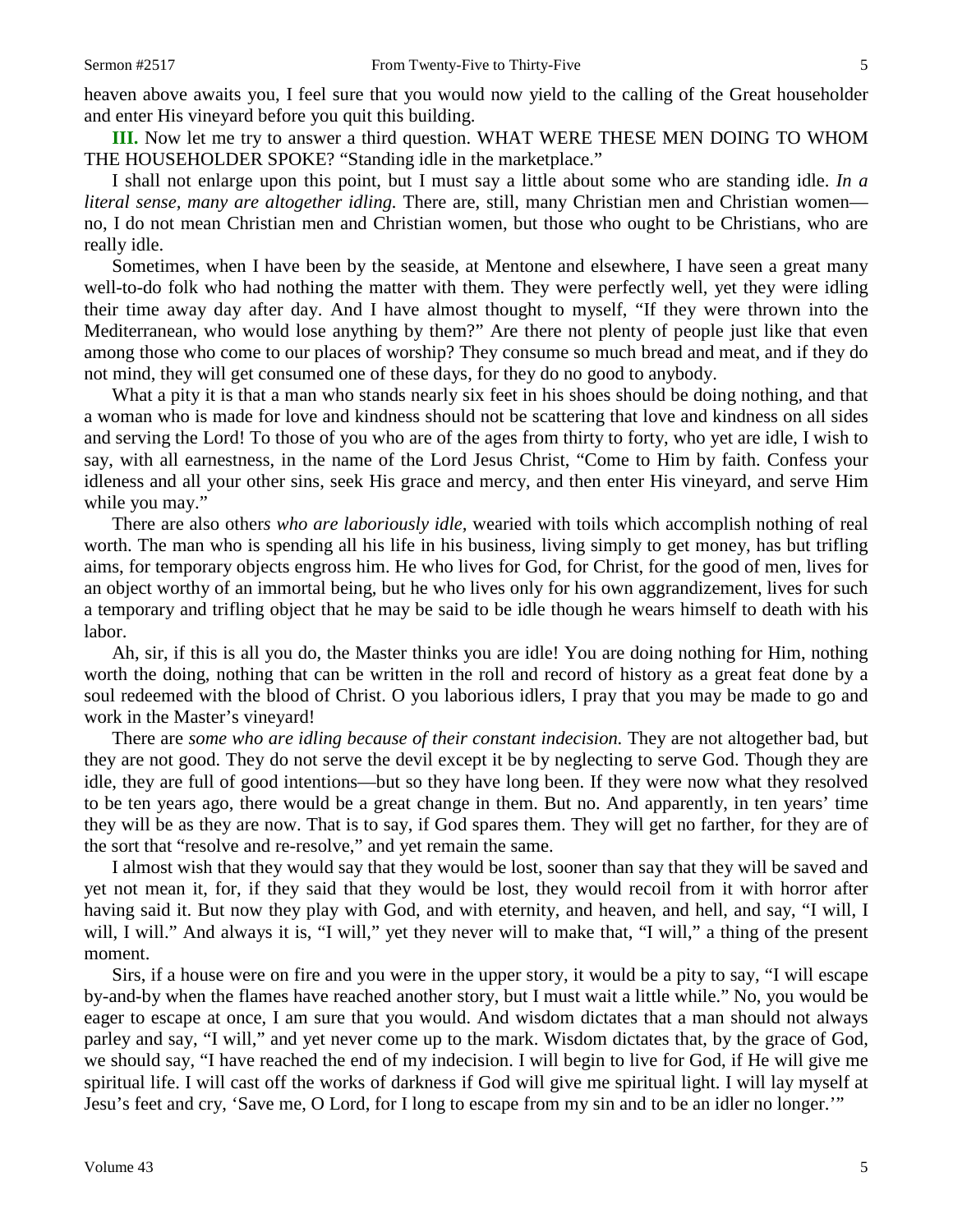**IV.** I will not say more upon that point, but go on to the next question—WHAT WORK WOULD THE LORD HAVE THESE IDLERS DO—"Go ye also into the vineyard."

One would think, from what you hear from some men, that the service of God was a very difficult, dreary, dismal, hard, toilsome business. But it is not so. *The work which the Lord would have us do is very proper and fit for us.* He would have us recognize that we are sinners, and He therefore would have us come and be washed. And when we are washed, He would have us realize that it is our joy, our duty, our privilege, our delight, to show forth the praises of Him who has thus saved us. The service of God is the most fit employment for a man to be engaged in—it never degrades him, it never wearies him, for in the service of God we gain fresh strength. And the more we serve Him, the more we can serve Him.

Beloved friends, the Lord invites you to *a service in which He will give you all the tools and all the strength you need.* When He sends you to His vineyard, He does not expect you to go home to fetch a basket of tools. God does not expect sinners to find their own Savior and He never sends His soldiers on a warfare at their own charges. He who yields himself up to be a servant of God shall find himself singularly prepared and specially helped to do all that God asks him to do.

More than that, if you will come into God's vineyard, dear friend, *you shall work with God and so be ennobled.* That seems to me the most wonderful thing about our service, that we are "workers together with God." To bend the tendril of that vine and find an almighty hand softly working with our own—to take the sharp pruning knife and cut off the too-luxuriant branch, and feel that there is a knife sharper than ours cutting as we cut—to take a spade and dig about the vine, and all the while to feel and know that there is a secret Worker digging deeper than we are digging and so making what we do effectual happy men who thus have their God working with them!

Beloved, if you are building for God and you lift the trowel, or the hammer, and feel that there is another hand lifting another trowel and another hammer—building with you and building by you—you are divinely honored. You are of the nobility of heaven if God works with you and it is to that position He invites you when He says, "Go you also into the vineyard."

Young men of twenty-five, or thirty, let me tell you that *if you engage in this work, it shall be growingly pleasant to you.* The little difficulties at the commencement shall soon be gone. The service of God may seem, at first, like swimming against the stream, but afterwards you shall discover that there is a pleasure even in the opposing element, for the live fish always prefers to swim up the stream. You shall find a delight in your difficulties, a sacred joy in that which seems at first so arduous to you, and as you live and labor for your Lord, it shall become joy upon joy to serve Him and glorify His holy name.

And dear friends, *this work shall be graciously rewarded at the last.* The Lord will give you, according to His grace, a reward here and a reward hereafter. Not of debt, mark you—I am preaching no legal sermon, asking the young man to work that he may win heaven thereby, but I ask you first to believe in Jesus and so to become the servants of the living God, and then out of gratitude to spend yourselves and to be spent for Him. If you do so, verily, I say unto you, you shall not lack a reward either here or hereafter.

I will close when I have reminded you that though I have been speaking to men who have reached the third hour—from twenty-five to thirty-five—we must remember that the householder went out, again, at the sixth hour—say, thirty-five to forty-five. He called those whom he found then and when he called them, they went into the vineyard. You men who are between thirty-five and fifty, in the very strength of your days, Christ will not refuse to employ you if you will come at His call.

Then the householder went out again at the ninth hour, say, fifty, fifty-five, sixty—or farther on, sixty-five. It was getting late, but still they could do a good stroke of work if they threw all their energies into it. No man needs despair of doing a life-work even now. If you cannot do long work, you can do strong work. There are some men who begin work very late, but they go at it with such vigor and earnestness that they get through a good deal. I do not see why you should not, at any rate, come in now.

Old men have done great things in the past—if they have not the vivacity of youth, they have more wisdom. If they have not all the strength, they have more prudence. There is a place for you to fill, my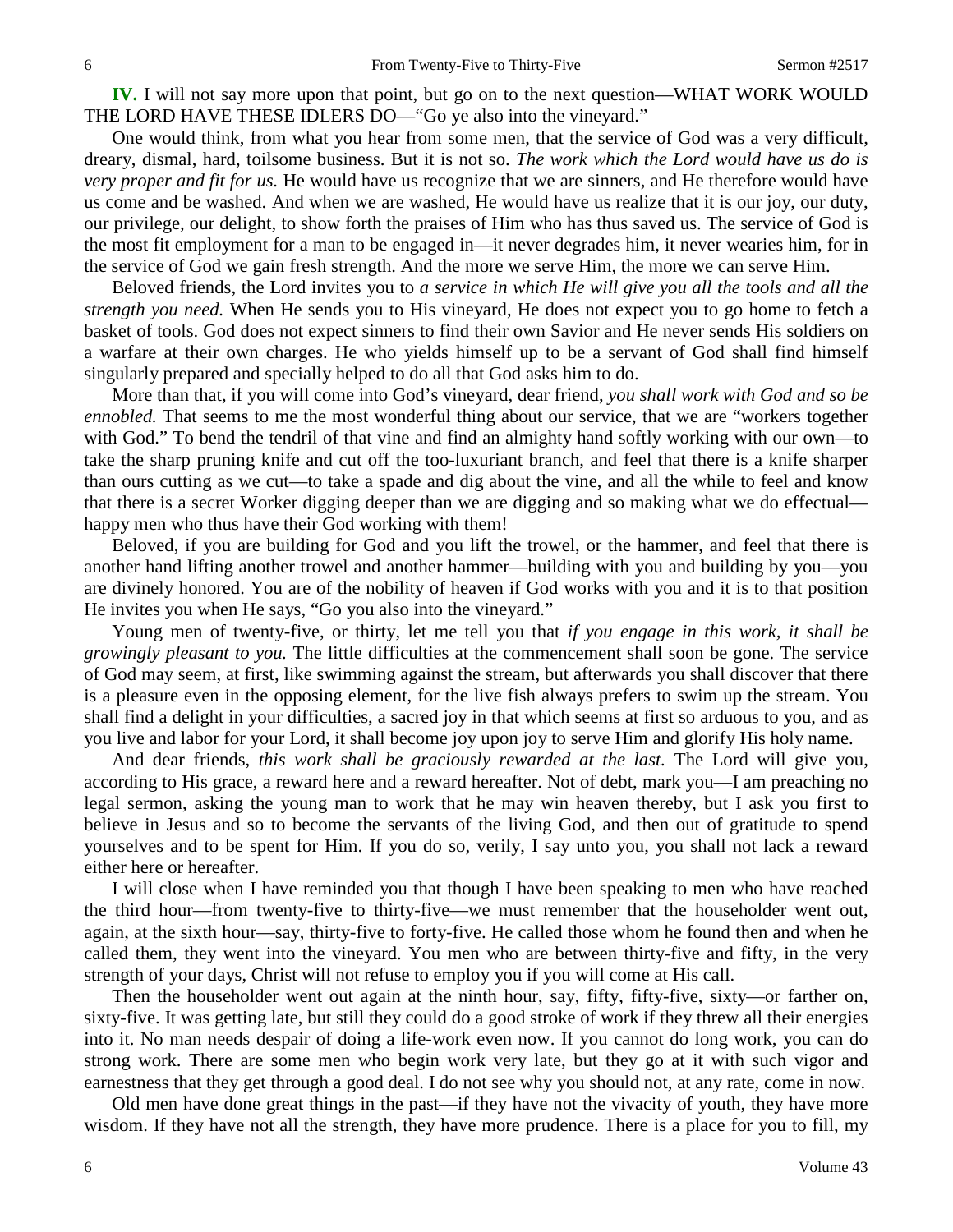good brother, though so many years have flown over your head. If you come to Christ even now, He will use you in His vineyard.

Ah! but best of all, the householder went out even at the eleventh hour! He might have said, "It is of no use to go out now, for if I bring them in, there is only one hour left for them to work in." Still, as I have told you, it was not because he needed men, but because they needed the money, that he employed them. So, to show that he did not need them at the first hour, and did not need them at the third, or the sixth, or the ninth hour, much less could he need them at the eleventh hour, yet he would still go out.

There they are! I see them—they are a pack of old men and old women. You would not engage them, I am sure. You would say, "They will take half their time for talking and the other half wiping the sweat from their brows—and doing nothing. There is not any strength left in the poor old souls—they had better have an almshouse, a basin of gruel, and sit by the fireside."

But this good householder's engagement of the men was not for his own sake, but for their sakes*.* He felt that he might as well engage these as he had done the rest, so he said to them, "Here, it is the eleventh hour, but go and work in my vineyard, and whatsoever is right I will give you." I feel it a great joy to have been called to work for my Lord in the early hours of my life's day. And I hope, by-and-by to be able to say, "O God, You have taught me from my youth, and hitherto have I declared Your wondrous works. Now also when I am old and grey-headed, O God, forsake me not, until I have showed Your strength unto this generation and Your power to everyone that is to come." I do not think my Lord will turn His old servant off. When I get old, you may become tired of me, but He will not! He will hear my prayer,

#### *"Dismiss me not Thy service, Lord."*

It is the best and the happiest thing of all, if we have served our Lord from our youth, but dear aged friend, if you have missed that privilege, to your own grief and sorrow, if you are now an old man unsaved, or an old woman unsaved, yet even now the Lord invites you. He calls you, He bids you come and welcome, and if you do but come to Him, He will give you your penny, too, even as He gives it to those who have begun their working day so early.

If I remember rightly, there was a man who was converted at the age of 103. He was sitting under a hedge, I think in Virginia, and he remembered a sermon that he had heard Mr. Flavel preach at Plymouth. And recalling a striking part of it, he turned to God, and found peace and pardon. He was spared to live three years more, and when he died, this inscription was put over his grave, "Here lies a babe in grace, aged three years, who died, according to nature, aged 106."

Do you remember that venerable friend who was baptized here about six months ago? Dear old man, I had often seen him in distress of mind, oh, so sorrowful! I must confess that I sometimes avoided going where he was, because I could not cheer him up, and he was rather inclined to pull one down to his own level, he was so sad—a dear good soul and a true child of God, but always doubting his evidences. One day, when I sat to see inquirers, he came. He said that he wished to be baptized that he might confess his faith in Christ. He was not sure that he was a child of God, but he knew that he had no hope but in the precious blood of Christ.

He was a very old man. Did I think that he was too old? No, I did not. Bless him! I was glad to see him. He was baptized at 86 and that day he was so happy! Those who knew him never saw him so joyful. He was trusting in the precious blood and he had obeyed his Master's command. He had about three months of the days of heaven upon earth in which, if you saw the old man, you must have noticed how bright he was. He walked with God and then he went home.

We had not our old member long, had we? No, but there sits in this place, if she has been able to get here, tonight, a sister who joined this church when she was about sixteen, and she has been a member seventy-six years and is still among us! Think of the difference between these two—one makes a confession of faith for seventy-six years, and another for only two or three months. Yet they shall both receive their penny. I am sure we do not grudge the penny to the brother who came in at eighty-six. We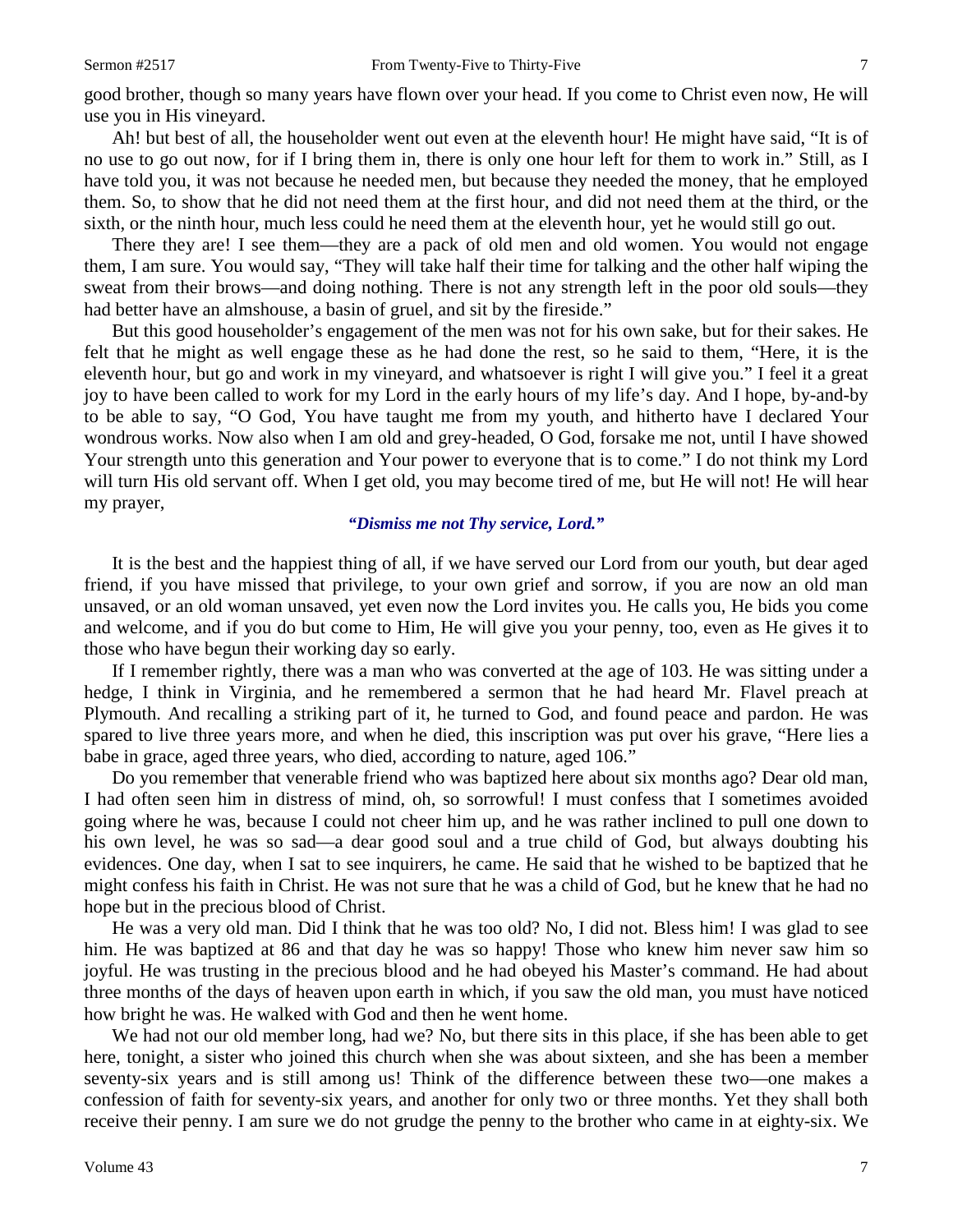are glad that he should have the full tale of blessing here and hereafter. Still, dear friends, do not wait as long as he did. And if you have stopped until now, make haste and get to Christ at once! May His Holy Spirit lead you and guide you, for Jesus' sake! Amen.

## **EXPOSITION BY C. H. SPURGEON**

#### *MATTHEW 19:13-30 AND 20:1-16*

All sorts of persons are invited to come to Christ, whatever their age may be. We begin here with the children.

**Matthew 19:13-15.** *Then were there brought unto him little children, that he should put his hands on them, and pray: and the disciples rebuked them. But Jesus said, Suffer little children, and forbid them not to come unto me: for of such is the kingdom of heaven. And he laid his hands on them, and departed thence.* 

The principal difficulty of children in coming to Christ frequently lies in their friends. Their parents or their other relatives think they are too young, and discourage them. Oh, that we all had a right idea of the possibility of the conversion of little children Nay, not only of the possibility, but that we looked for it, watched for it, and encouraged young children to come to Christ! You know that in the parable I am going to read presently, we are told that the householder "went out early in the morning to hire laborers into his vineyard." What a privilege it is to be brought to Christ early in the morning—that is, while we are yet children.

**16.** *And, behold, one came and said unto him, Good Master, what good thing shall I do, that I may have eternal life?*

This was not a child, but a young man, who had come to riper years.

**17-20.** *And he said unto him, Why callest thou me good? there is none good but one, that is, God: but if thou wilt enter into life, keep the commandments. He saith unto him, Which? Jesus said, Thou shalt do no murder, Thou shalt not commit adultery, Thou shalt not steal, Thou shalt not bear false witness, Honour thy father and thy mother: and, Thou shalt love thy neighbour as thyself. The young man saith unto him, All these things have I kept from my youth up: what lack I yet?*

Externally, in the letter, very likely this young man had kept these commandments, and so far he was to be commended, yet internally, in their spirit, he had not kept one of them. Our Savior did not tell him that he had failed, but He took him on his own ground. "You say that you love your neighbor as yourself. I will give you a test to prove whether you do."

**21-22.** *Jesus said unto him, If thou wilt be perfect, go and sell that thou hast, and give to the poor, and thou shalt have treasure in heaven: and come and follow me. But when the young man heard that saying, he went away sorrowful: for he had great possessions.*

See, then, that often with men—with young men—the great hindrance in coming to Christ may be the world. They may have riches, or they may have a great craving for riches—and this may stand in the way of their coming to the Savior. If any man loves riches better than he loves Christ, he cannot be saved.

**23-24.** *Then said Jesus unto his disciples, Verily I say unto you, That a rich man shall hardly enter into the kingdom of heaven. And again I say unto you, It is easier for a camel to go through the eye of a needle, than for a rich man to enter into the kingdom of God.* 

Somehow or other—

*"Gold and the Gospel seldom do agree, Religion always sides with poverty,"*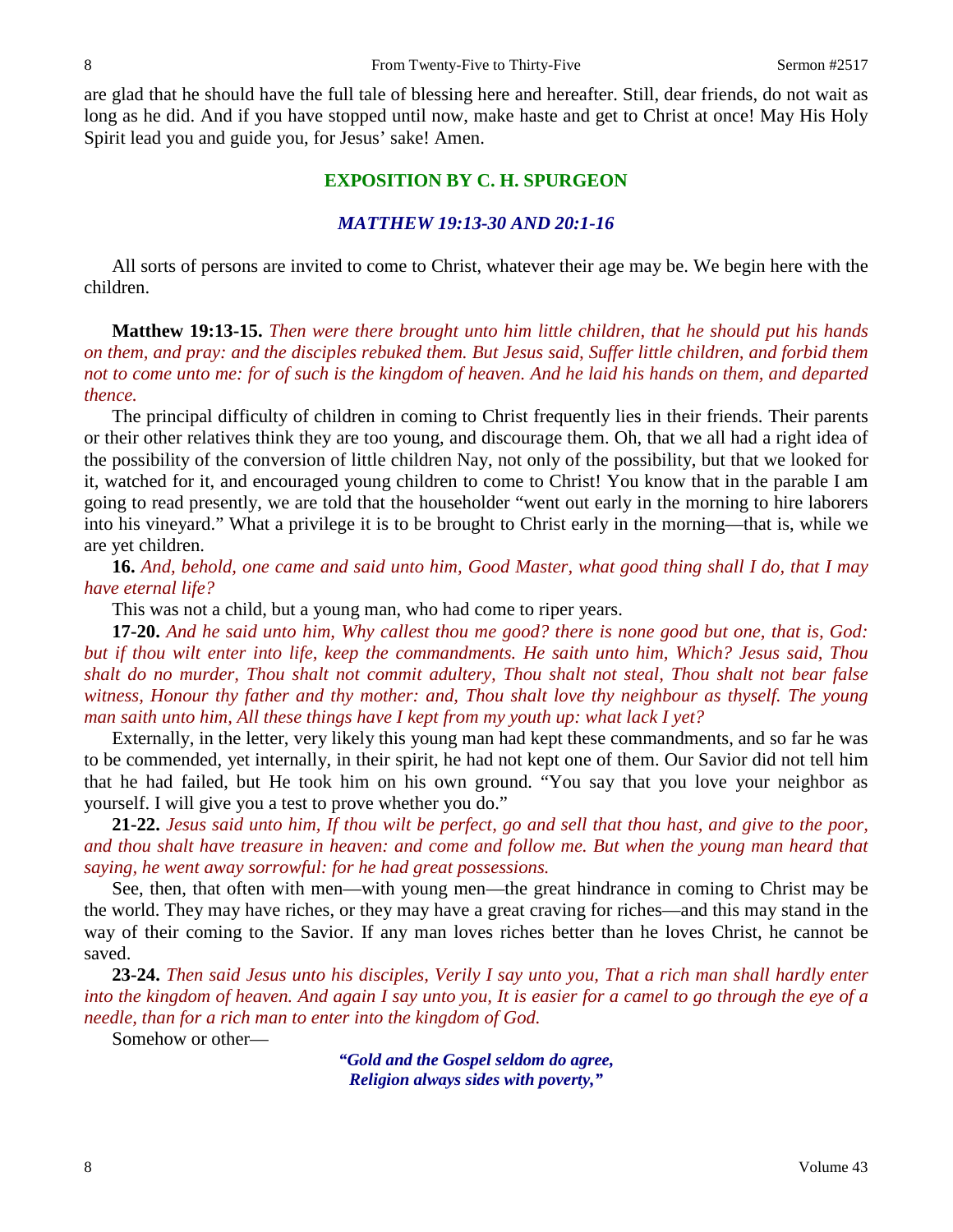because a man's possessions are so liable to get into his heart. He is apt to turn them into idols and to make devotion to them the great object of his life. As long as he does so, he cannot be saved.

**25-27.** *When his disciples heard it, they were exceedingly amazed, saying, Who then can be saved? But Jesus beheld them, and said unto them, With men this is impossible; but with God all things are possible. Then answered Peter and said unto him, Behold, we have forsaken all, and followed thee; what shall we have therefore?*

Always too fast is this impetuous Peter, ever ready to put in a good word for himself if he can.

**28-29.** *And Jesus said unto them, Verily I say unto you, That ye which have followed me, in the regeneration when the Son of man shall sit in the throne of his glory, ye also shall sit upon twelve thrones, judging the twelve tribes of Israel. And every one that hath forsaken houses, or brethren, or sisters, or father, or mother, or wife, or children, or lands, for my name's sake, shall receive an hundredfold, and shall inherit everlasting life.*

He shall find himself a gainer by his losses for Christ's sake. If he has lost friends, he shall find better and truer friends in the church of God. If he has lost possessions, he shall get a spiritual wealth that shall be better to him than houses and lands.

**30.** *But many that are first shall be last; and the last shall be first.*

**Matthew 20:1-2.** *For the kingdom of heaven is like unto a man that is an householder, which went out early in the morning to hire laborers into his vineyard. And when he had agreed with the laborers for a penny a day, he sent them into his vineyard.* 

That was the usual wage of the time, the daily pay of a Roman soldier.

**3-4.** *And he went out about the third hour, and saw others standing idle in the marketplace, and said unto them; go ye also into the vineyard, and whatsoever is right I will give you. And they went their way.*

You notice that the first laborers made a bargain with the householder. He agreed with them for a penny a day and then sent them into his vineyard. So our Lord seemed to say to Peter, "If you are going to make a bargain concerning your service, you will not find it pay. You are saying, 'We have forsaken all, and followed You, what shall we have, therefore?'"

That spirit will not do! Christ is not to be served by hirelings. The moment the idea comes in that we deserve to have anything at His hands, we spoil all our service and those who might be first come to be last if they once get that notion into their heads. This parable shows that it is so.

**5-9.** *Again he went out about the sixth and ninth hour, and did likewise. And about the eleventh hour he went out, and found others standing idle, and said unto them, Why stand ye here all the day idle? They say unto him, Because no man hath hired us. He saith unto them, Go ye also into the vineyard; and whatsoever is right, that shall ye receive. So when even was come, the lord of the vineyard saith unto his steward, Call the laborers, and give them their hire, beginning from the last unto the first. And when they came that were hired about the eleventh hour, they received every man a penny.*

This was the gift of grace, through the generosity of the employer.

**10-12.** *But when the first came, they supposed that they should have received more; and they likewise received every man a penny. And when they had received it, they murmured against the good man of the house, saying, These last have wrought but one hour, and thou have made them equal unto us, which have borne the burden and heat of the day.*

They put forth their claim on the ground of deserving, so they had what they had bargained for, but they had no more. They were engaged first, but because they had the hireling spirit they were put last.

**13-15.** *But he answered one of them, and said, Friend, I do thee no wrong: didst not thou agree with me for a penny? Take that thine is, and go thy way: I will give unto this last, even as unto thee. Is it not lawful for me to do what I will with mine own? Is thine eye evil, because I am good?*

God will have us know that in dealing with us when we are His servants, He is under no obligation to us. If He chooses to give a reward, the reward is not of debt, but of His sovereign grace. We are bound to serve Him by the fact that He is our Creator, altogether apart from any reward, and we must